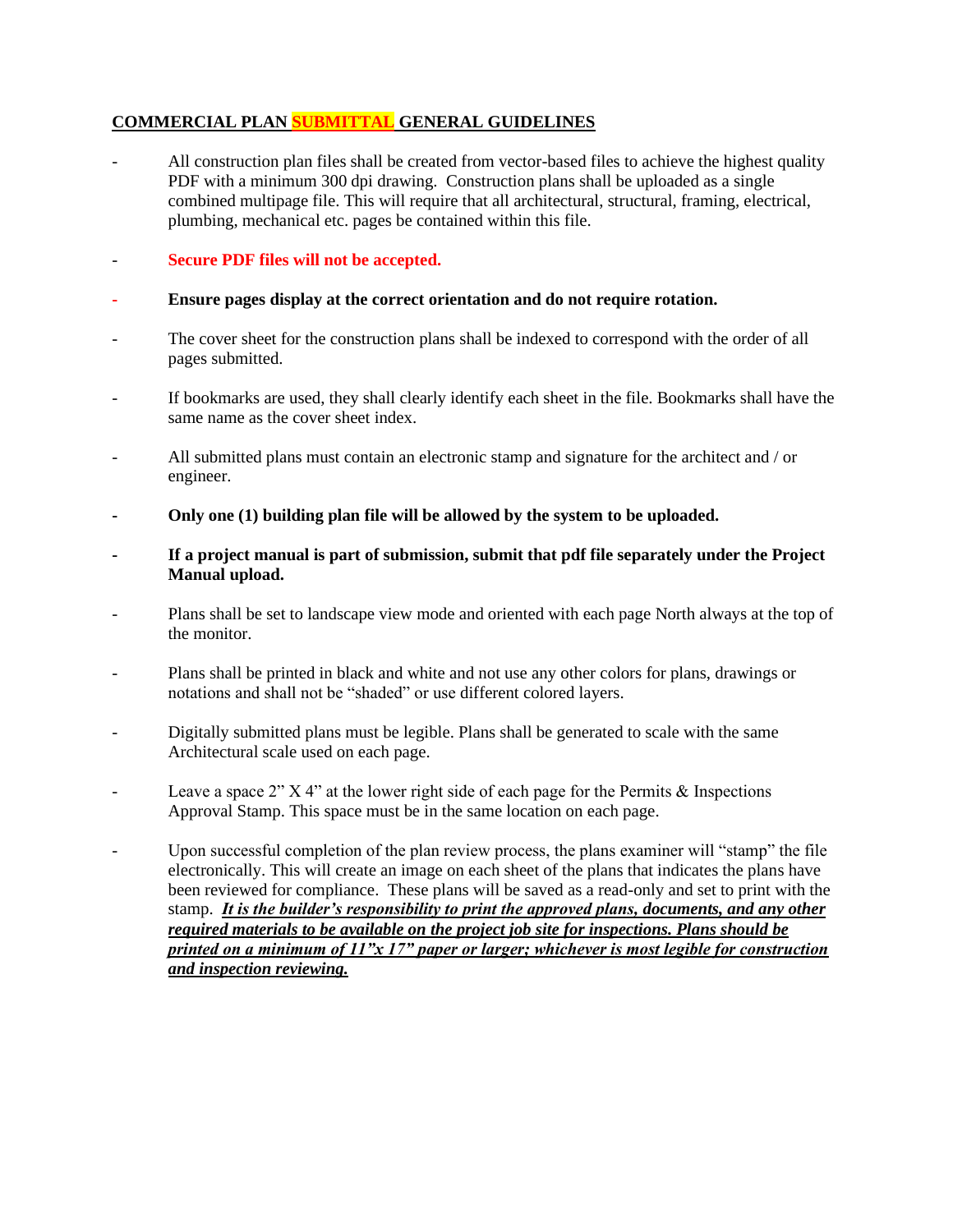## **COMMERCIAL PLAN SUBMITTAL CHECKLIST**

(For commercial structures, such as Groups A, B, E, F, H, I, M, large Group R and S occupancies.

### **Minimum Standards for Building Plans**

Plans, specifications, and calculations submitted to the Building Official must be of sufficient nature to clearly show the project in its entirety with emphasis on the following:

- 1. Structural Integrity
- 2. Life Safety Assurance
- 3. Architectural Compliance
- 4. Building Code Compliance
- 5. Energy Code Compliance
- 6. Completeness

The minimum required drawings will depend greatly upon the size, nature, and complexity of the project. However, the following is the minimum recommended standard required before the Building Official shall begin the plan review process. Smaller or less complex projects such as small Additions, Remodels or Standalones may not require all of the following components for plan submittal and / or for a permit.

#### **General Requirements**

Plans, calculations, and accompanying documents must be presented in a clear, legible, and organized manner conducive for plan review. Plans shall be numbered, and a Table of Contents provided for reference with only the plan sheets listed. No applications, plans or documents will be accepted by mail. All plans, specifications and calculations prepared by a licensed professional shall be sealed, signed, and dated. Plans shall be in black on white format, maximum size of 36" in length, 30" in height and contain *no added "changes" in red or green ink, nor pencil*. If pre-engineered trusses are to be used, engineering calculations must be included with each set of plans when submitted. Energy code compliance calculations must be included with each set of plans. All handicap compliance details shall be included on the plans.

Plan submittals shall include, but not necessarily be limited to:

- 1. Cover Sheet
	- a. Project identification.
	- b. Project address and a location map.
	- c. All design professionals shall be identified.
	- d. The principal design professional (that is the professional who is responsible for project coordination) shall be identified. All communications shall be directed. through this individual.
	- e. Design Criteria List:
		- (1) Occupancy group / classification
		- (2) Occupant Loads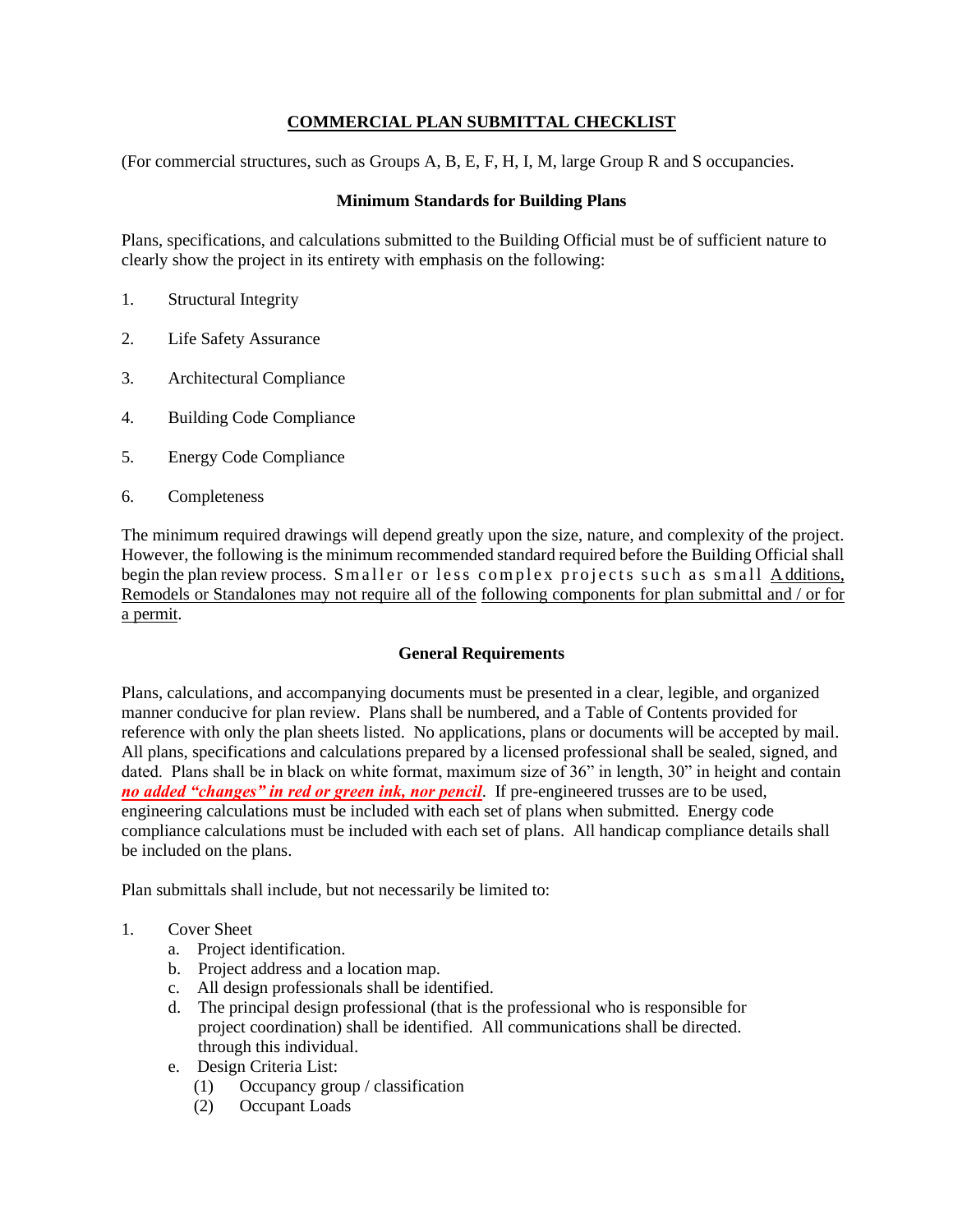- (3) Type of construction
- (4) Location of property and location on property
- (5) Seismic zone
- (6) Square footage / Allowable area
- (7) Fire sprinklers
- (8) Height and number of stories
- (9) Occupant load
- (10) Land use zone
- (11) Flood Zone
- 2. Site Plan:

Reflect proposed new structure and any existing buildings, or structures, all property lines with dimensions, all streets, easements, and setbacks. Indicate all water, sewer, gas, storm drain, and electrical points of connection, proposed service routes and existing utilities on the site. Indicate all required parking, drainage, and grading information (with reference to finished floor and adjacent streets and include the North arrow.

### 3. Architectural Details

Include on the plans any Architectural details as required to outline the building components and / or as necessary to satisfy Zoning Requirements.

### 4. Foundation Plan:

Reflect all foundations and footings. Indicate size, locations, thicknesses, materials and strengths and reinforcing. Include all embedded anchoring such as anchor bolts, hold-downs, post bases, etc. Provide soils report for the proposed structure at that site.

### 5. Floor Plan:

Reflect all floors including basements, all rooms labeled with their use, overall dimensions and locations of all structural elements. Indicate permanent equipment and opening, all doors and windows and door and window schedules. Indicate all fire assemblies, occupancy separations, fire and draft stops. Show location of furnaces, water heaters and electrical panels.

6. Framing Plans and Roof Framing Plans:

Reflect all structural members, their size, type, grade and o.c. spacing for floors and roofs. Indicate roof pitch on plans. If pre-engineered trusses are to be used, calculations must be submitted to include truss layout to and indicate their placement locations.

7. Exterior Elevations:

Reflect all views, elevations, vertical dimensions and heights. Indicate all openings and identify all materials. All elevations must be to scale.

8. Building Sections and Wall Sections:

Indicate on plans as many sections to the structure as may be necessary to properly identify the structure. Some structures require more than one section. Identify footings, their sizes, all reinforcement in the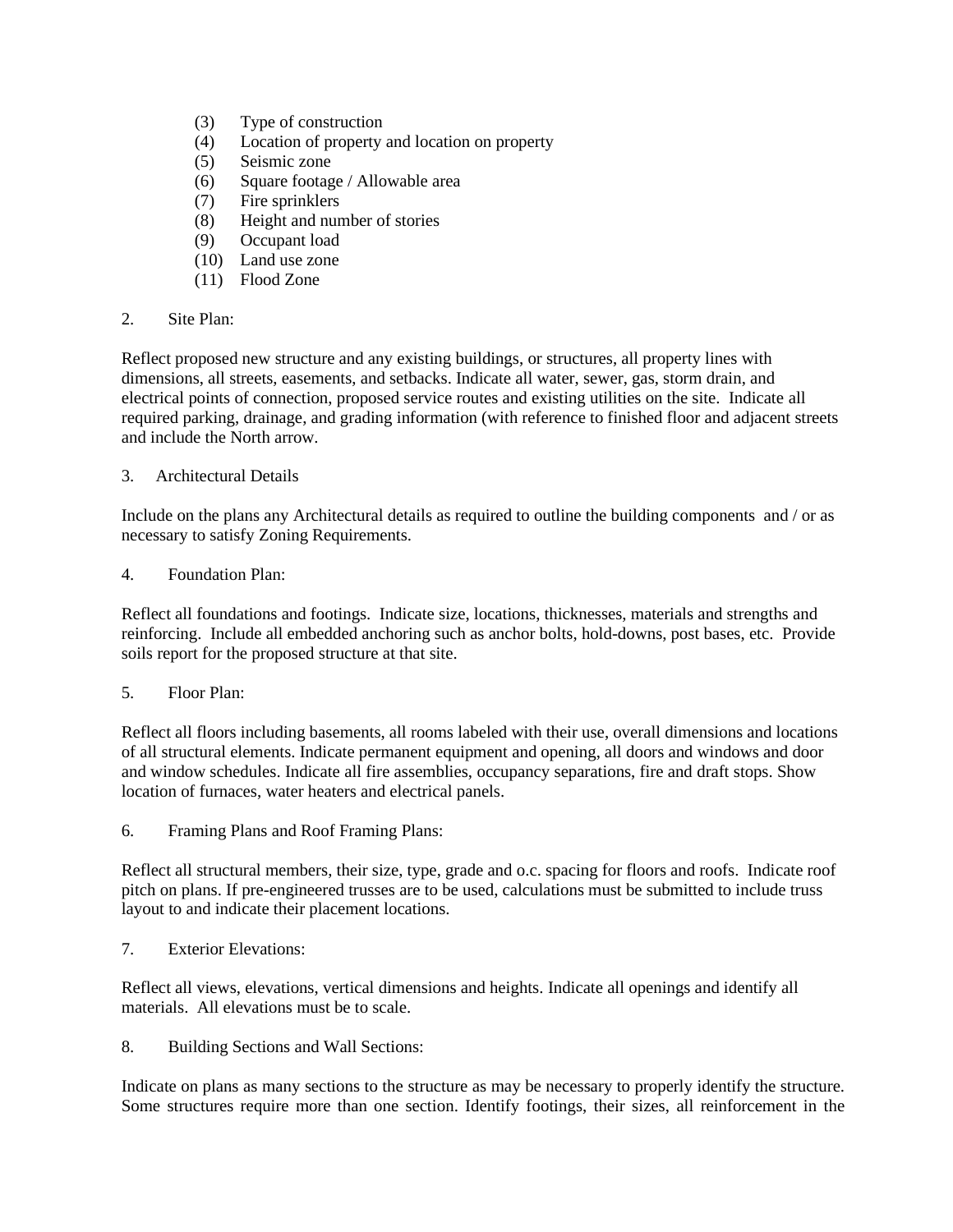footing, insulation on the stem walls or floors, and footings distances below grade. Reflect floor joist, mud sills, girders, studs, posts, and pier locations.

Reflect wall construction, siding, and interior walls, either bearing or nonbearing. Include framing details, top and bottom plates, blocking, rim joist, ceiling joist, roof rafters, or trusses. Indicate roof covering, floor and roof insulation, roof sheeting and roof pitch and overhangs.

R e f l e c t attached decks, posts, piers and anchoring methods. Indicate lumber sizes, species, and spans of the materials used.

9. Mechanical System:

Reflect the entire mechanical system. Include all units, their sizes, mounting details, duct work and duct sizes. Indicate all fire dampers where required. Provide equipment schedules. Submit energy conservation calculations per the International Energy Conservation Code or ASHRAE 90.1 2007. Provide size of equipment based on BTU's and horsepower. Provide structural calculations and details for all mechanical equipment over 100 lbs. operating weight. Indicate if any equipment will be part of a geothermal or solar design. Provide Engineering design and calculations indicating resistance against uplift for all exterior equipment.

### 10. Plumbing System:

Indicate location of all fixtures, piping, slopes, piping materials and sizes. Show point of connections to utilities, septic tanks, pretreatment sewer systems and water wells. Provide fixture count and indicate if water heaters will be gas or electric. Indicate if any equipment will be part of a geothermal or solar design.

### 11. Electrical System:

Indicate location of all electrical fixtures (interior, exterior and site), wiring sizes and circuiting, grounding, panel schedules, single line diagrams, load calculations and fixture schedules. Show point of connection to utility. Provide fault current study to include calculating the maximum available fault current for the entire electrical design.

### 12. Low Voltage:

Provide full low voltage and alarm plan. Reflect all cabling, termination points, exits etc.

13. Retaining Walls and other Structures:

All retaining walls shall be reflected on the plans including the lengths, height and elevations. Include engineering designs and calculations.

All other structures or equipment that are part of the project including generators, garbage bin storage structures etc. shall be part of the submission.

14. Signs:

Signs shall be submitted as a separate permit.